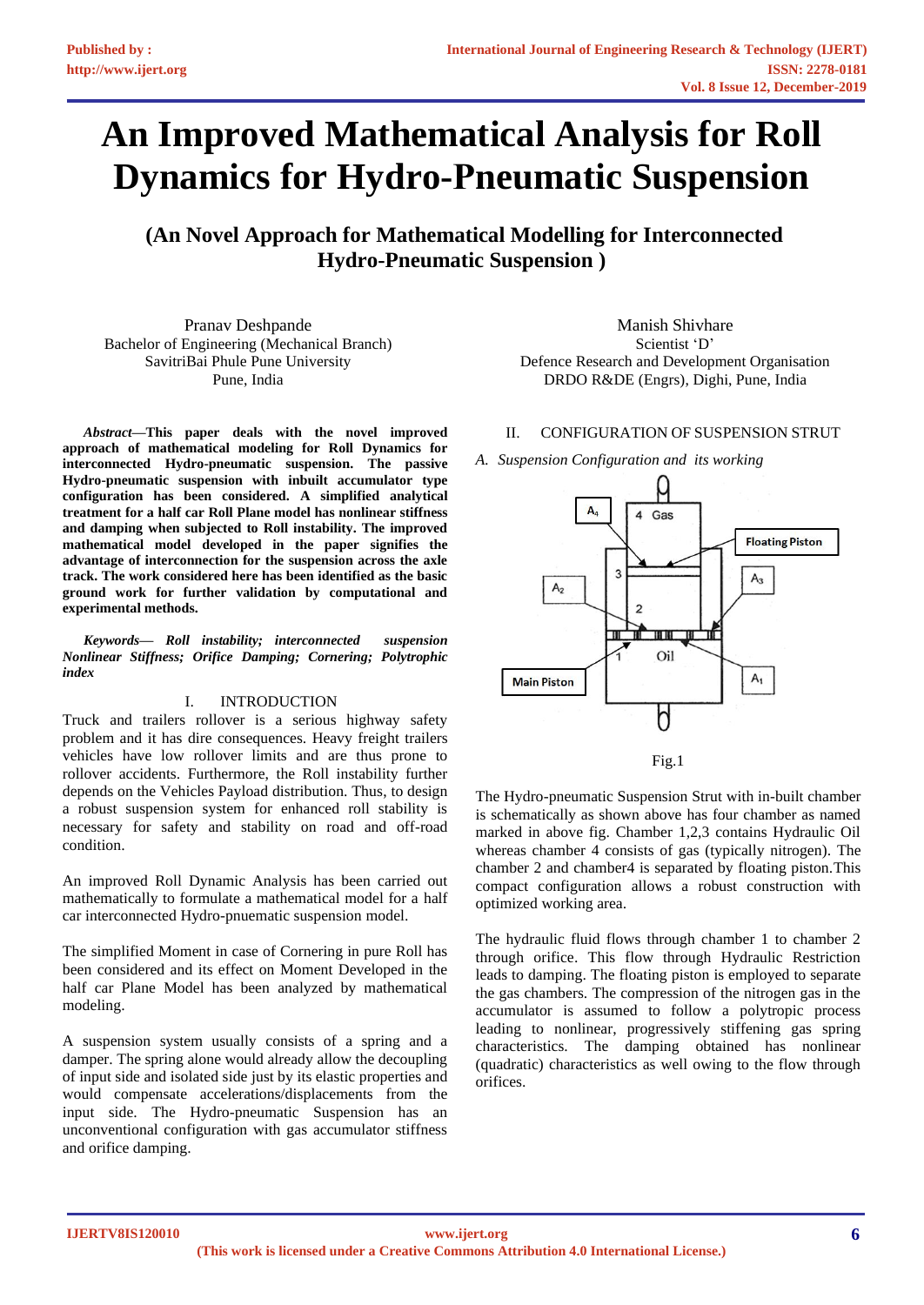

Following are the underlying assumptions considered for mathematical modeling:-

1. The hydraulic fluid (oil) is considered incompressible.

2. The seal friction is negligible.(in working condition reasonable.)

3. The flow through damping orifices is assumed turbulent.

4. The flow through interconnecting pipe is assumed to be laminar.

5. The influence of variation in the temperature due to thermal expansion of fluid and the strut components has been neglected.

6. Mass of floating piston is negligible.

## *A. Abbreviations and Acronyms*

ρ :- Mass density of hydraulic oil

 $\mu$  :- Dynamic viscosity of hydraulic oil

θ :- Angular displacement between strut and horizontal axis.

 $\theta$ : - Angular Velocity in Roll Deflection

u :- Number of orifices

 $\varphi$  :- Ratio of Flow Rate between orifice and interconnecting pipe

n :- Polytropic Index of Gas Compression.

L:- Track Width of Vehicle Plane Model

 $\tau$ :- Time response by Roll Deflection

 $V_p$ :- Velocity of hydraulic fluid in Pipe

 $A_{p}$ . Area of Pipe

 $A_0$  - Area of orifice

 $\overline{V_{o}}$  :- Average Velocity of Hydraulic Fluid through Orifice

 $x_{pl}$ : Displacement of Main Piston of Left Strut

 $\dot{x}_{pl}$ :-Velocity of Main Piston of Left Strut.

 $P_{x}$ :- Instantaneous Pressure developed in Gas Chamber 4

 $V_x$ :- Instantaneous Pressure developed in Gas Chamber 4

:- Static Equilibrium Pressure in gas chamber 4

 $V<sub>s</sub>$ : Static Equilibrium Pressure in gas chamber 4

 $P_{4s}$ :- Static Equilibrium Pressure in gas chamber 4.

- $V_{4s}$ :- Static Equilibrium Volume of gas Chamber 4
- $A_{11}$ : Area of Chamber 1 of Left Strut.
- $A_{21}$ : Area of Chamber 2 of Left Strut
- A<sub>41</sub>: Area of Chamber 4 of Left Strut.
- $F_{RL}$ :- Force developed by Left strut.

 $F_{RR}$ :- Force developed by Right strut.

 $M_{R}$ :- Moment Developed by interconnected suspesnion

### *B. Equations*

By Mass Conservation for Chamber 1 in Left Strut:- Rate of decrease of mass in Chamber 1 left strut  $=$  Mass flow through orifice  $+$  Mass flow rate though interconnecting pipe

$$
\rho A_{11} \dot{x}_{p1} = u \rho \overline{V_o} A_{ol} + \rho A_p V_p \tag{1}
$$

Defining the ratio of flow rate between orifice and interconnecting pipe  $\phi$ ":

$$
\varphi = \frac{u \, \rho \overline{V}_0 A_0}{\rho \, A_p V_p} \tag{2}
$$

Substituting in Equation (1) we get,

$$
\rho A_{11} \dot{x}_{p1} = (\varphi + 1) \rho A_p V_p \tag{3}
$$

$$
V_p = \dot{x}_{p1} \frac{1}{(\phi + 1)} \frac{A_{11}}{A_p} \tag{4}
$$

Thus, by equation (4) the expression of velocity of fluid in pipe as a function of velocity of main piston is obtained.

By Polytropic compression of gas in Gas Chamber<br> $P_g V_g^n = P_x V_x^n$ 

$$
P_x = \frac{P_s V_s^n}{V_x^n} \qquad \Longrightarrow \qquad F_x = \frac{P_s V_s^n}{V_x^n} \ A_{4s} \tag{5}
$$

We have Force developed at any instant of Roll Deflection in either struts.

Moment Developed due forces in Left Strut and right strut due to disturbing Roll Moment/ Deflection (anticlockwise) as shown in the above fig.2

Force Developed in left strut by gas compression by applying equation (5) for left strut:-

$$
F_{RL} = \frac{\left\{ \frac{P_{4s} A_{4s} V_{4s}^{n}}{\left( V_{4s} - A_{4l} x_{pl} \right)^{n} \right\}} \tag{6}
$$

Force Developed in Right Strut (due to flow through interconnecting pipe):-

$$
F_{RR} = \rho A_p V_p^2 \tag{7}
$$

Roll Moment developed about the longitudinal axis by the Left and Right about the (in clockwise):-